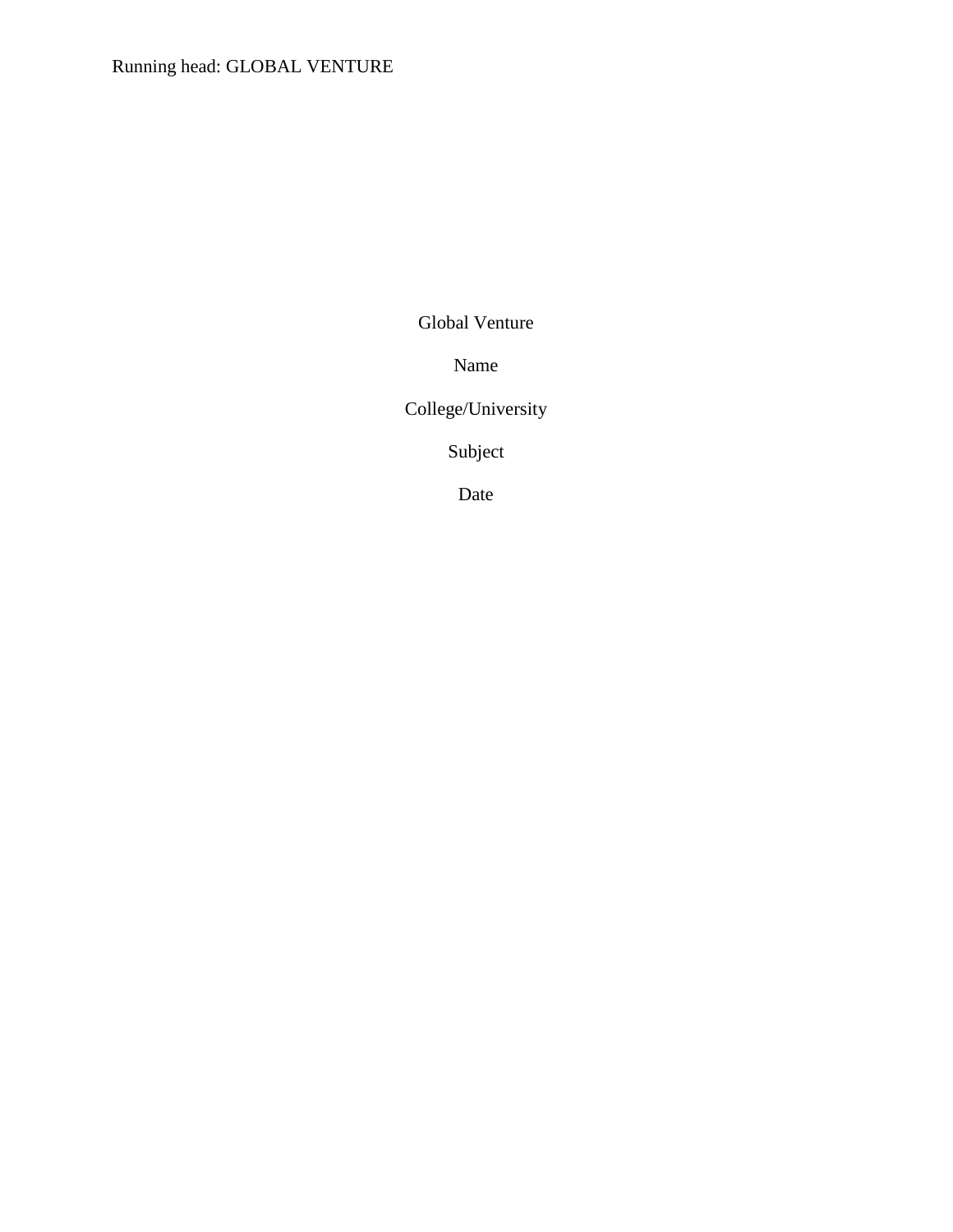#### **Global Venture**

This outline will discuss the introduction of a Jeep plant into the Czech Republic. The team will conduct a regional and country analysis, addressing several issues including regional alliances, political environment and stability, economic conditions, finance options, social, health and environmental conditions, terrorism threats, and the many cultural considerations; all of which were taken into account in the decision-making process. Over the last ten years, the Czech economy has grown significantly. Although the growth as of late has been slower than in previous years, and industrial output is "considerably slower" according to czecheconomybogspot.com, the opinion is that by deciding to locate it's a manufacturing plant in the Czech Republic, the advantages Jeep will amass will outweigh the disadvantages.

# **Region Analysis**

Czech is part of the Visegrad (V4) which includes Czech Republic, Slovakia, Hungary, and Poland to maintain a peaceful and cohesive relationship in where all four countries strive to strengthen the Central European region in terms of culture, economics, and religion. The V4 stresses that the alliance between the Central European nations should always remain secondary to the European Union and in no way be an attempt to signify independence from the EU (Visegrad, 2009).

# *A. Regional Alliances and Economic Integration*

1. Slovakia, Poland, and Hungary, known as the Visegrad or V4.

2. Member of the EU consisting of 27 countries.

# *B. Physical Environment and its Effect on Trade*

1. Consists of 13 regions, excluding Prague, and is approximately the size of South Carolina, with rolling hills, plains, plateaus, and low-lying mountains.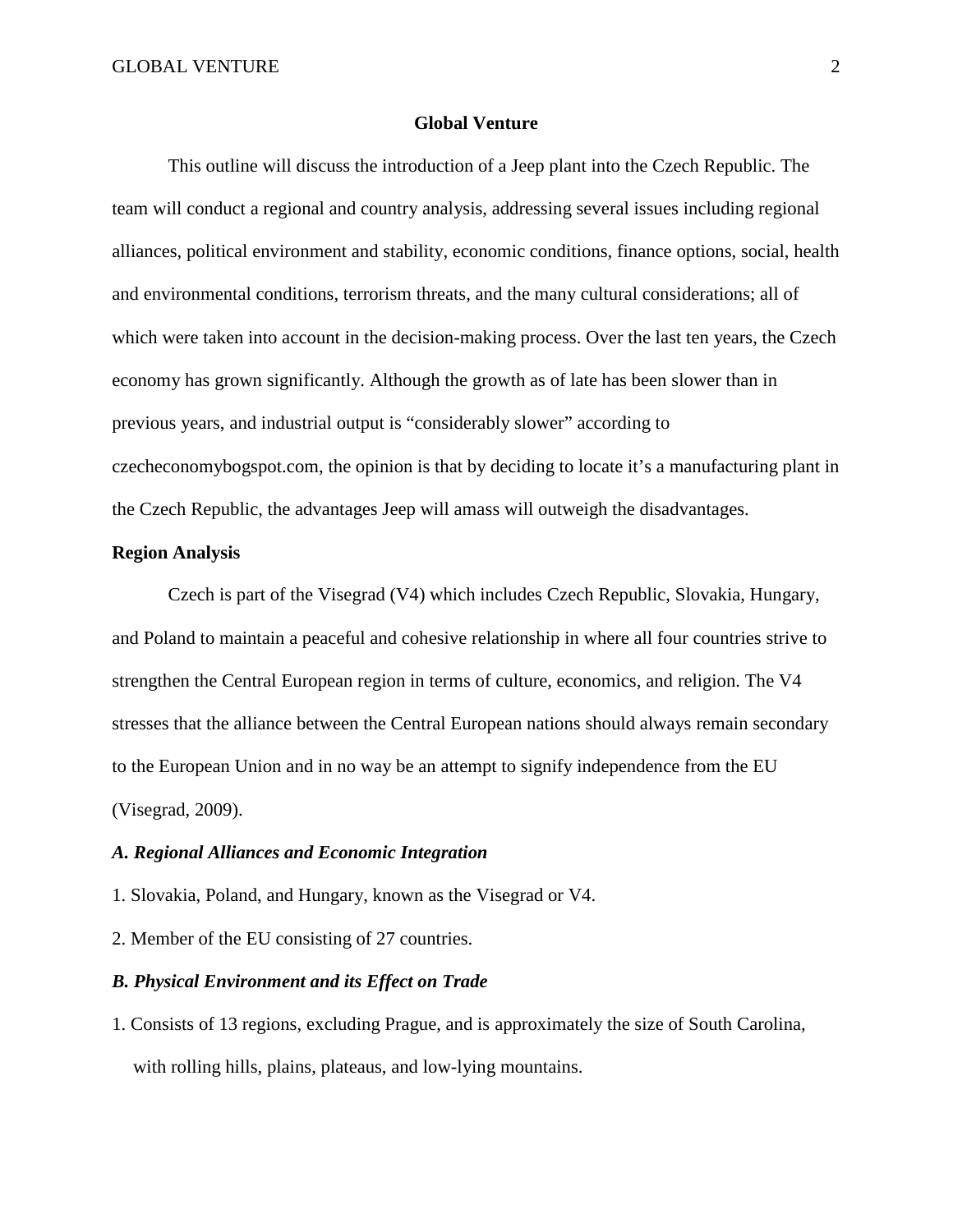2. Surrounded by 4 other countries and contains the Moravian Gate which is a pass that is used between the North European Plain and the Danube River in central Europe (CIA World Fact Book, 2009). Its central location is a major benefit with regards to distribution throughout the region.

### *C. Political Stability*

- 1. Parliament, which is similar to the United States Congress, is elected by popular vote which in turn votes the President into office.
- 2. The President appoints a Prime Minister who is the representative of the government, and appoints the Supreme Court Judges as well.
- 3. Currently politically stable.

# *D. Economic Conditions*

- 1. "The EU economy will shrink nearly 2 percent this year as one of the worst recessions on record drives unemployment and government deficits to levels not seen for years" (European Commission, 2009); GDP growth is expected to decline by 1.8% in 2009.
- 2. New car sales for 2008 were the weakest Europe has seen in 15 years.

## *E. Finance Options Available*

- 1. European Investment Bank Loans.
- 2. European Commission Grants.

### *F. Social, Health, and Environmental Conditions*

- 1. Europe currently faces issues with a declining youth population (21%) due to a low birth rate
	- (1.5 children per woman).
- 2. Health concerns over elderly population.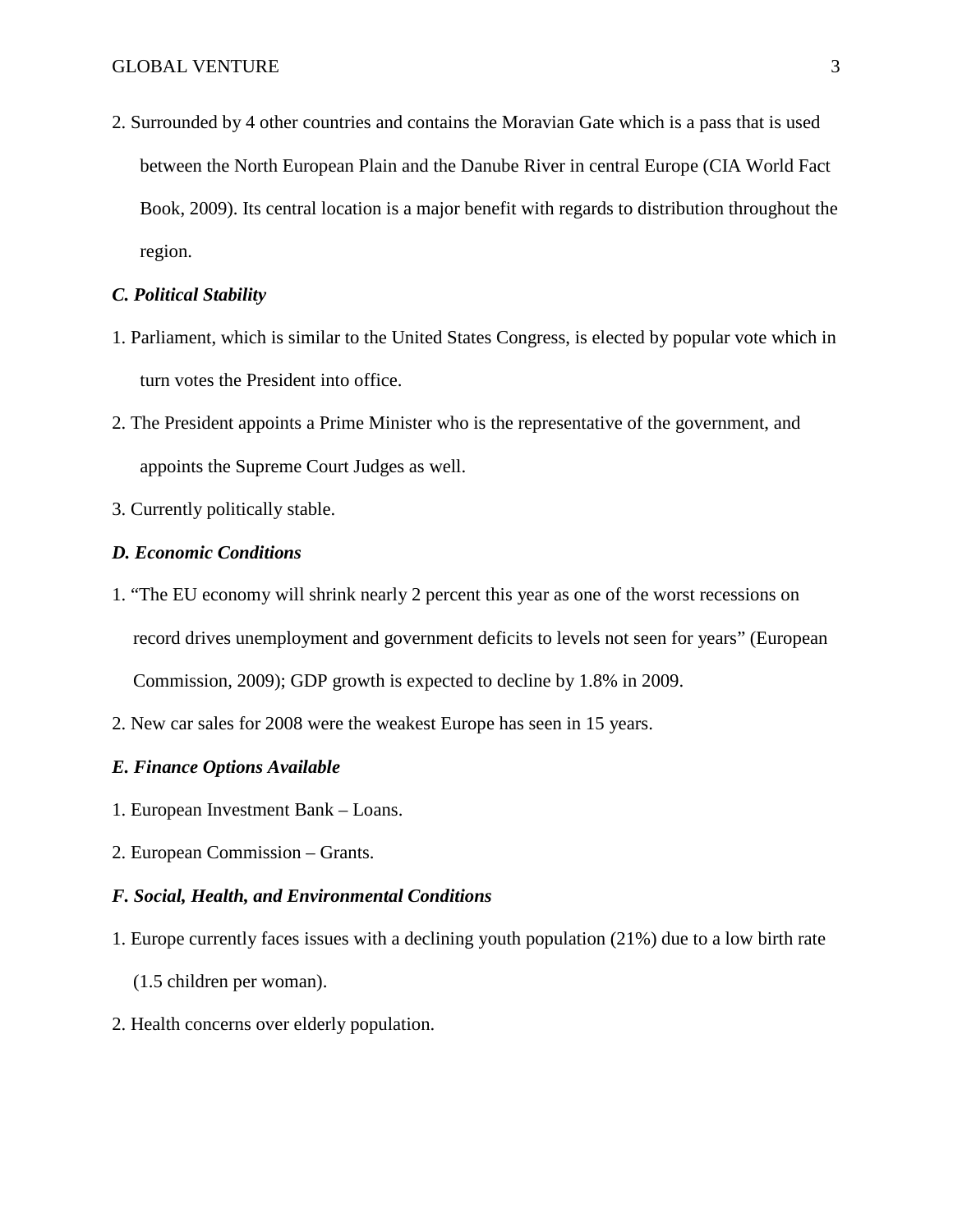3. Life expectancy is 76.

4. European Environment Agency and Microsoft are working together to create a global environmental online observatory. This will enable EEA to extend their message on air, ozone, and water quality information to the citizens of Europe.

### *G. Terrorism Threats*

1. The Council of Europe meets to discuss strategies to intercept terrorism and create counterterrorism strategies.

### **Country Analysis**

It is shown that the country is in for an economic slow down, reflected by its main trading partner, according to Czecheconomy.blogspot.com. Although the economy seems as if it will be unfavorably affected, recent research shows an overall growth in the country's GDP (Gross Domestic Product) or the total market values of goods and services produced, hence the decision to invest.

#### *A. Political Stability*

- 1. Conservative-run government does not have a vision for the country's future.
- 2. It is believed that everyone should be responsible for his or her own good.
- 3. Third time in power since 1989 and the third time headed towards a recession, very much like the United States.
- 4. Advantage in that the countries are allies.

### *B. Economic Conditions*

- 1. Affected by the global recession.
- 2. Choosing to locate a plant in the Czech Republic is a good idea.
- 3. Country's GDP shows an overall growth.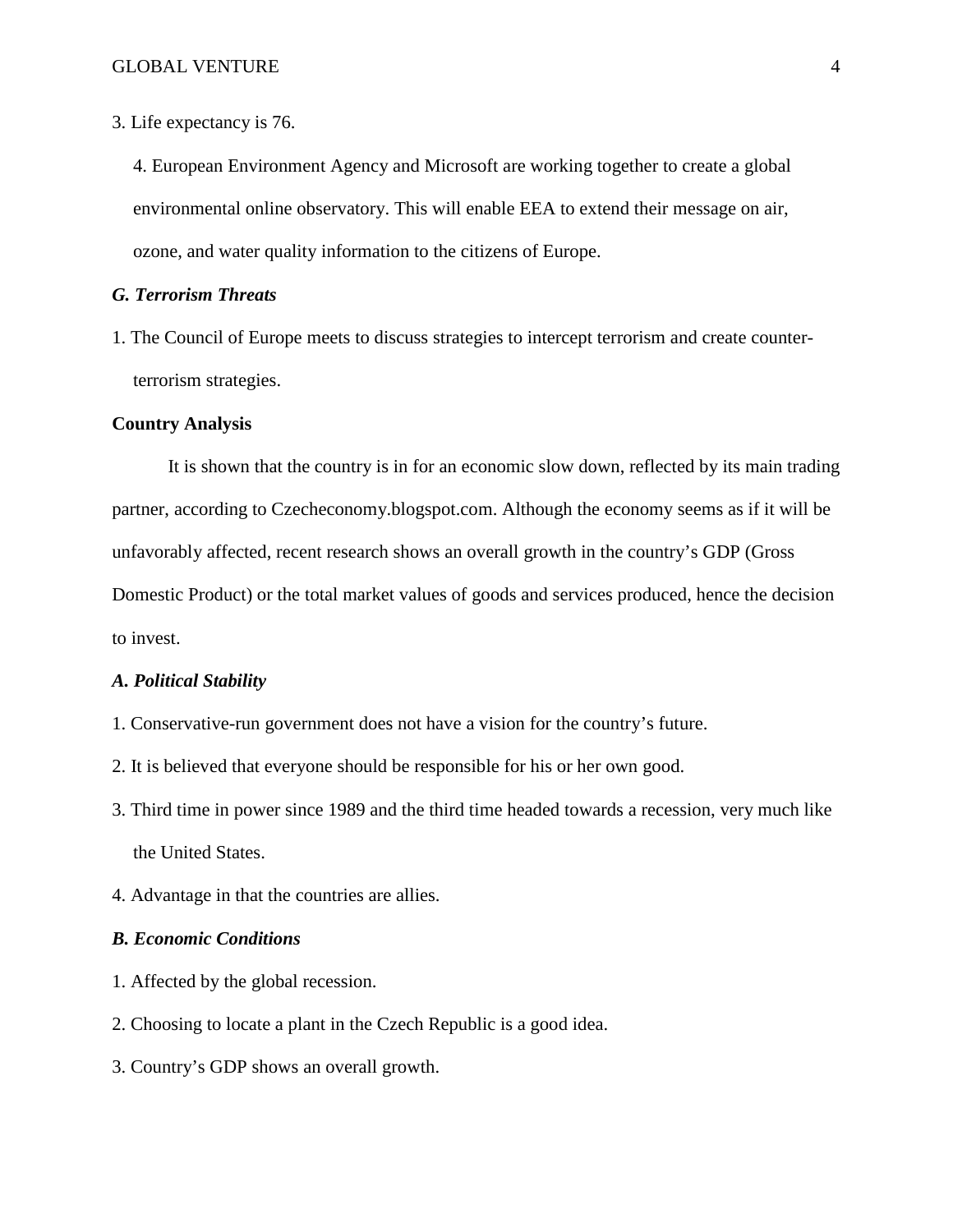- 4. Country is a major manufacturer of automotive parts according to the CIA World Fact Book (2009).
- 5. Czech Republic is said to be one of the most stable and prosperous economic states in Central and Eastern Europe.

# *C. Finance Options Available*

- 1. Czech National Bank (CNB).
- 2. Directly from Jeep.

### *D. Physical Environment and its Effect on Trade*

- 1. Czech Republic offers a beautiful variety and a physical environment.
- 2. Brno, the capital city of Moravia, is noted for its engineering industries.
- 3. Important site for trade fairs.
- 4. Pilsen is another alluring location for industry.

#### *E. Social, Health, and Environmental Conditions.*

- 1. Gender segregation is matched by a substantial wage gap: "men with university degrees receive more money than women with the equivalent degree" (Lawson, 2005, p. 118).
- 2. Women receive around three quarters of male pay.
- 3. Air and water pollution in areas of northwest Bohemia and in northern Moravia around

Ostrava present health risks.

- a. Acid rain damaging forests; efforts to bring industry up to EU code should improve domestic pollution.
- 4. Bohemia in the west is an excellent choice to drive a Jeep because it consists of rolling plains, hills, and plateaus surrounded by low mountains; Moravia in the east is a very hilly country. Czech Republic climate has cool summers and cold, cloudy, humid winters.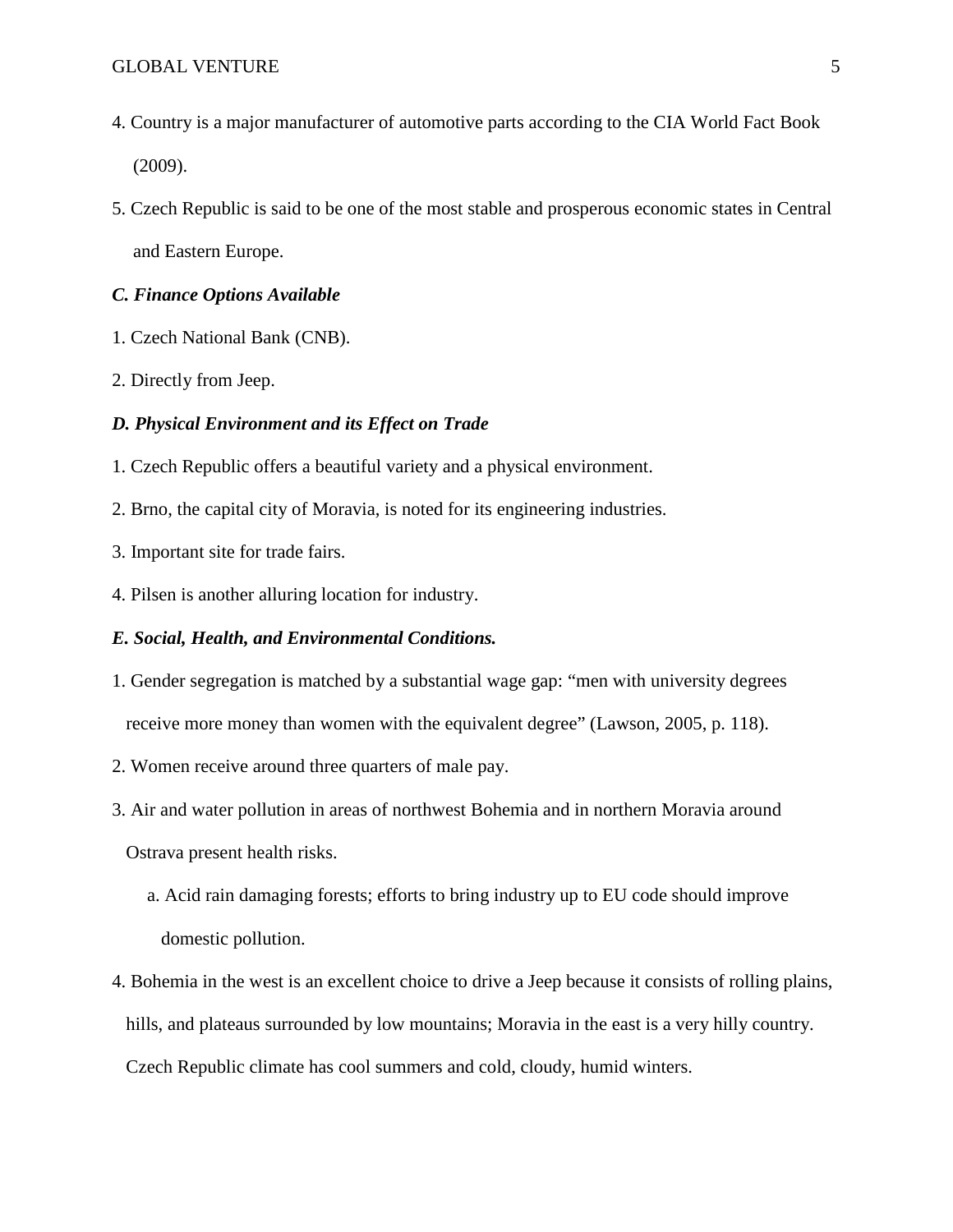# *F. Cultural Considerations*

- 1. The population consists of: Czech 90.4 percent, Moravian 3.7 percent, Slovak 1.9 percent, other 4 percent (CIAfactbook.com).
- 2. Religious affiliation in Czech Republic is 26.8 percent Roman Catholic.
- 3. Culture considerations are difficulties arising from different values, perceptions and cultures, language, and communication.
- 4. Well known for its distinguished culture commemorated with many traditions and red-letter days.
- 5. Traditions are mostly maintained in villages, especially in the Moravia-Silesian region, where they remain as a sign of the cultural taste of specific areas" (Ministry of Foreign Affairs, n.d.).

### **Organization and Product or Service Analysis**

# *Description of the Organization*

- 1. Jeep is a brand name under the Chrysler LLC, headquartered in Auburn Hills, Michigan
- 2. Nearly 4,000 dealers in the network
- 3. 6,000 supplier locations, 14 assembly plants, 11 power-train plants

# *Product "Needs Assessment" of the Target Country*

- 1. Terrain and climate require AT capability
- 2. Social economics require affordability and quality
- 3. Practical and sensible approach to old and new culture concerns

#### *Description of Product to Meet the Need*

- 1. All terrain, 4WD vehicles
- 2. Tow package as standard equipment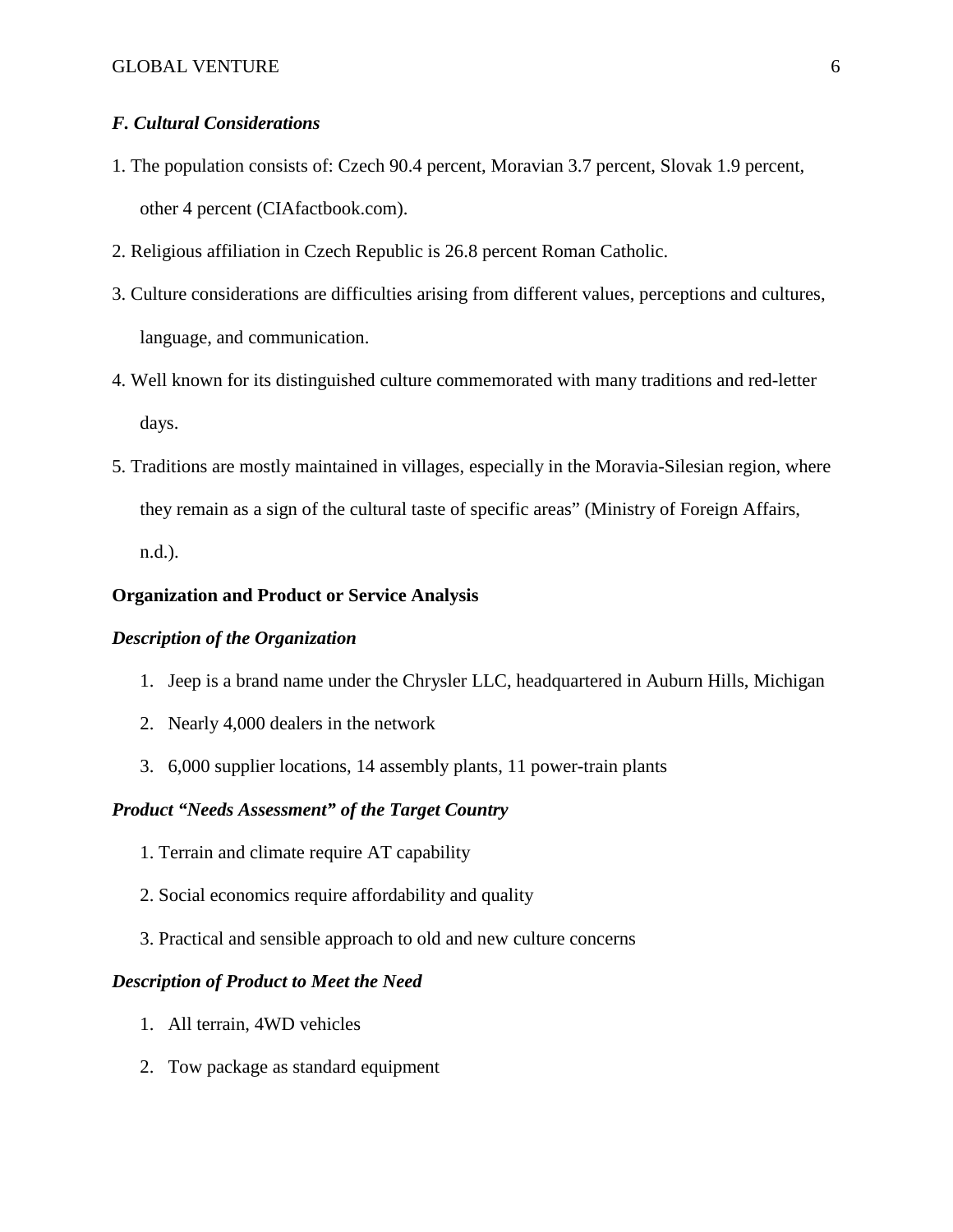- 3. High center of gravity
- 4. Three different engine power-plants available; bio-diesel, solar/electric and gas

# **Budget**

The company is to be set up in Pilsen, given its inviting location for the industry. The budget for the global venture can be provided as follows:

|                           |            | <b>CZK</b> |
|---------------------------|------------|------------|
| <b>Particulars</b>        | <b>USD</b> | Koruna     |
| <b>Raw Materials</b>      | 80,000     | 1520000    |
| Equipments                | 50,000     | 950000     |
| Wages                     | 30,000     | 570000     |
| License                   | 10,000     | 190000     |
| Administrative            |            |            |
| <b>Expenses</b>           | 40,000     | 760000     |
| Machinery                 | 30,000     | 570000     |
| Recruitment               | 5,000      | 95000      |
| <b>Traveling Expenses</b> | 60,000     | 1140000    |
| Electricity               | 4,000      | 76000      |
| Labor                     | 40,000     | 760000     |
| <b>Duties</b>             | 40,000     | 760000     |
| Total                     | 389,000    | 7,391,000  |

*1 USD= 19 Koruna (Czech Republic Currency, n.d.)*

The foreign exchange risk management is important, given the present condition of the economy in the world. The business dealing with the export and the imports are variably affected. In the case of Jeep, most of the sales will take the form of exports. Therefore, it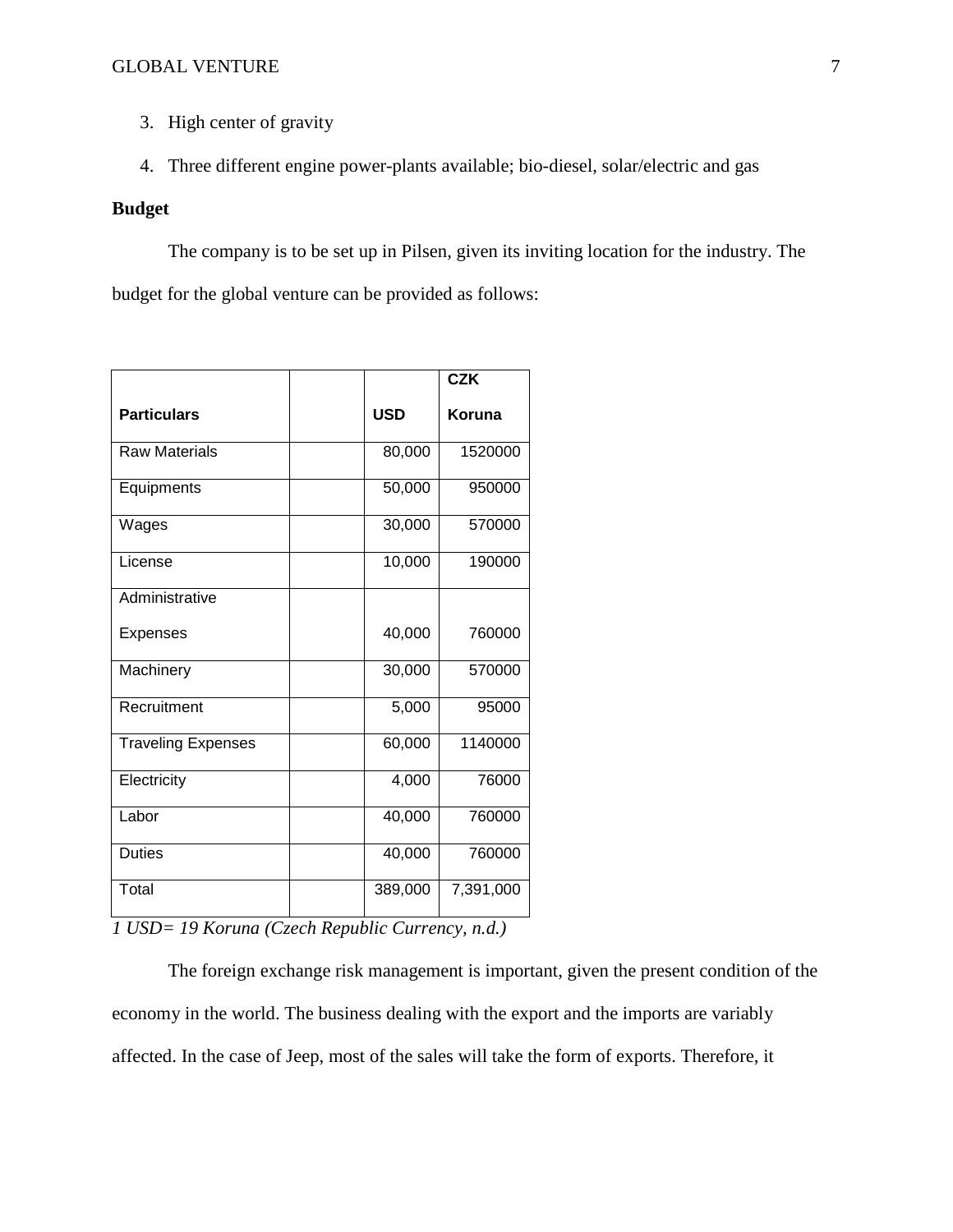becomes imperative for the management to take control of the situation in the case of foreign exchange risk.

The company has a dedicated financial department which looks into the matter of forecasting the conditions of the economy of the state. The management would analyze each transaction in the excess of \$10,000. The management hedges the funds to ensure that not much is lost due to the changes in the movement of the global economy. By hedging, the management will create contracts with the contractors in the country that would help them in the course of adverse changes in the currency movements. The operations in the country will be looked over by a person from the stables of the company, who will also report to the top level management. The management benchmarks the standards to be maintained in the case of the operations. This will help in the appraisal of the operations in the country and will help in analyzing the risks associated. However, the most important part in the operation is forecasting and this is done by the top level of the management. The success of the foreign exchange risk management of the company depends on the forecasting technique of the management (Foreign Exchange Risk Management Guidelines, n.d.).

The money needed for the project is huge and there are some possible sources from which the money can be gathered. The money for the operations will be taken as loan. The Czech National Bank (CNB) is one of the sources that can supply the money for the project. The loans provided to the economy, including the national and the international companies, amount to 213437 Koruna, with the help of time series indicator as of 2005 (Data Selection, n.d.). The amount needed by Jeep is much more than that amount, and it cannot be financed by CNB alone. The CNB makes the payment available through the banks in the system. The loan to be taken from the system is 391,000. The remaining amount is to be taken from the European Investment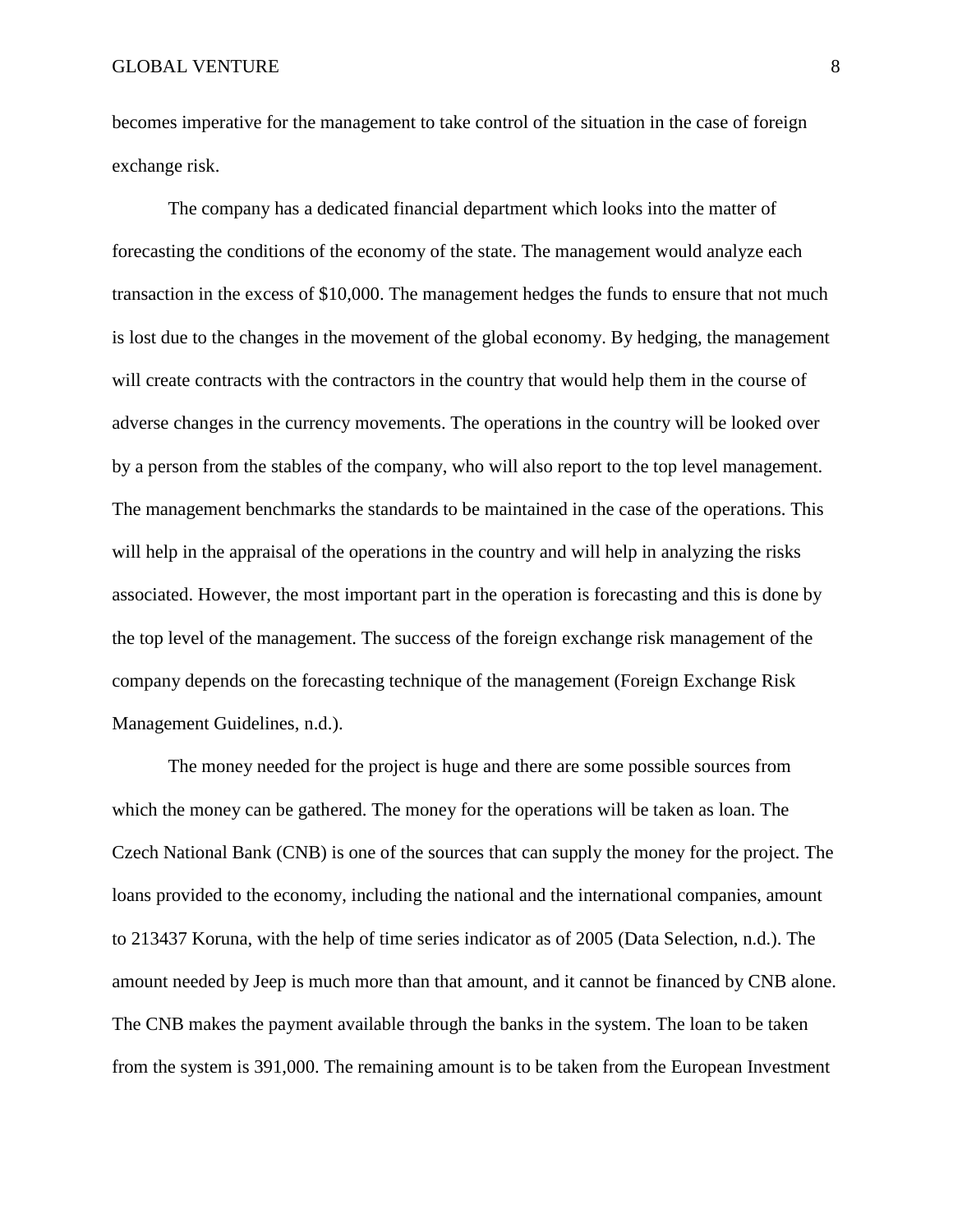# GLOBAL VENTURE 9

Bank (EIB). The EIB gives loan to long term projects that are feasible. It depends on the project of Jeep on which the loan will be provided. Given the feasibility of the project, the EIB will provide the loans for the facility in Czech Republic (Products and Services, n.d.).

Given the conditions of the global venture, the project is feasible. The economic conditions in Czech Republic are one of the most stable in Central Europe. The political conditions are similar in the USA. The economy might be in recession because of the global turmoil, but it offers the company an opportunity to unearth valuable resources in the form of workers and other materials; the loans will be available. In the case of the sales of the car, the geographical conditions of the region offer a suitable backdrop for the cars. The hilly terrain of the region is good for the products. Setting up the facility in Czech Republic opens up the market of the Balkans and Central Europe to the company. The geographical conditions in the area are suitable for Jeep and this will help in the increase of sales for the company. Therefore, the project is feasible.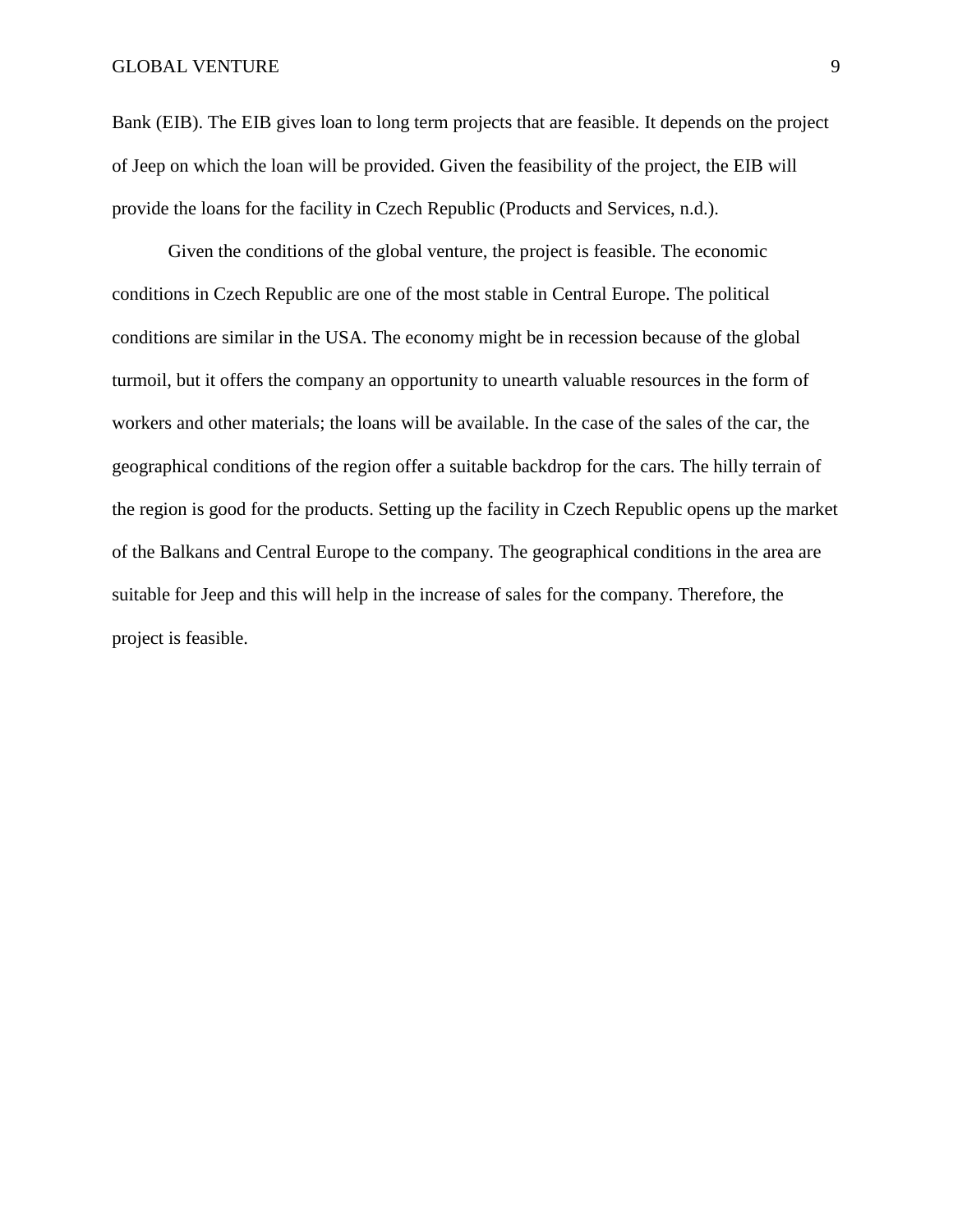# **Reference List**

Czech Republic Currency. (n.d.). *Czech Currency converter.* Retrieved on 1 August 2010 at: [http://wwp.greenwichmeantime.in/time-zone/europe/european-union/czech-](http://wwp.greenwichmeantime.in/time-zone/europe/european-union/czech-republic/currency-converter.htm)

[republic/currency-converter.htm](http://wwp.greenwichmeantime.in/time-zone/europe/european-union/czech-republic/currency-converter.htm)

Czech Republic Economy Watch. (2010). How near is the Czech economy to recession? Retrieved 30 June 2010, from [http://czecheconomy.blogspot.com](http://czecheconomy.blogspot.com/)

Data Selection. (n.d.). *CNB.* Retrieved on 1 August 2010 at:

http://www.cnb.cz/cnb/STAT.ARADY\_PKG.VYSTUP?p\_period=3&p\_sort=2&p\_des=5 0&p\_sestuid=1807&p\_uka=1%2C2%2C3%2C4%2C5%2C6%2C7%2C8%2C9%2C10% 2C11%2C12%2C13%2C14%2C15%2C16%2C17%2C18%2C19%2C20%2C21&p\_strid  $=$ AADB&p\_od=200512&p\_do=201003&p\_lang=EN&p\_format=0&p\_decsep=.

EUbusiness Ltd. (2010). *EU states push for coordinated aid for car industry*. Retrieved 2 June 2009, from <http://www.eubusiness.com/news-eu/1232112738.01>

EUbusiness Ltd. (2010). *EUbusiness*. Retrieved 2 July 2010, from

http://www.eubusiness.com/finance/interim-forecasts- 910

- EUbusiness Ltd. (2010). *Europe to suffer deep recession, surging unemployment*. Retrieved 2 July 2010, from http://www.eubusiness.com/news-eu/1232367426.04
- Foreign Exchange Risk Management Guidelines. (n.d). *Kshitij Consultancy Services.* Retrieved on 1 August 2010 at: <http://www.kshitij.com/risk/fxmgmain.shtml>
- Microsoft. (2009). *European Environment Agency and Microsoft launch alliance to create pioneering environmental observatory*. Retrieved 3 July 2010, from